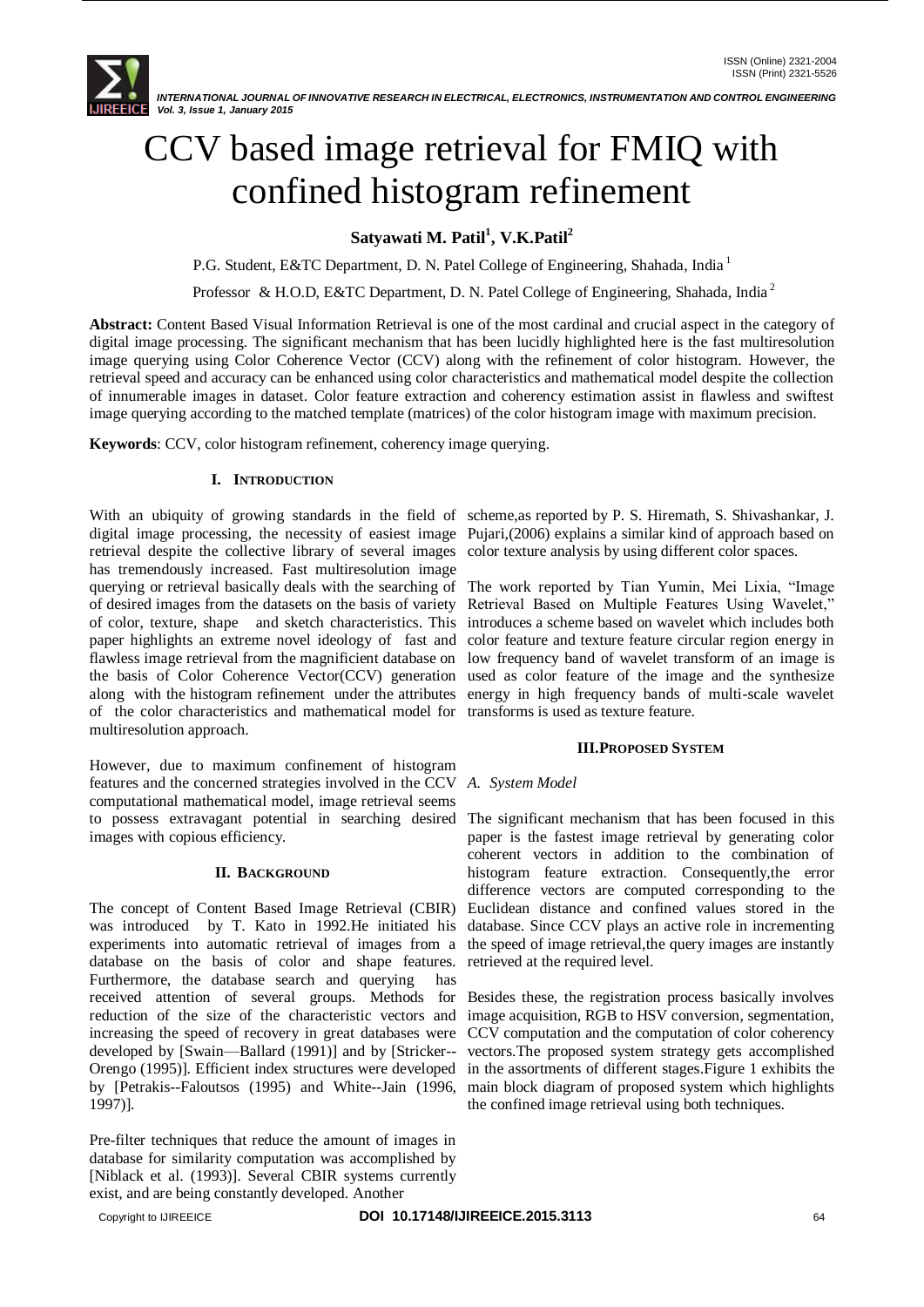*INTERNATIONAL JOURNAL OF INNOVATIVE RESEARCH IN ELECTRICAL, ELECTRONICS, INSTRUMENTATION AND CONTROL ENGINEERING Vol. 3, Issue 1, January 2015*



Fig.1 Combined Block Diagram of Color Histogram Refinement and CCV

#### *B. Feature Extraction Strategies*

Content-based image retrieval, also known as query by image content or fast multiresolution image querying or content-based visual information retrieval is an application of computer vision to the image retrieval problem, that is, databases. Content-based means that the search makes use relying on human-input metadata such as captions or keywords. A content-based image retrieval system (CBIR) is a piece of software that implements CBIR. In CBIR, each image that is stored in the database has its features extracted and compared to the features of the query image.The key factor in the proposed scheme is of feature extraction at several instants and stages involved in CCV and color histogram mechanisms. Therefore, feature extraction for the several stages can be elaborated through algorithms.The first step in this process is to extract the image features to a distinguishable extent. In this paper, features are extracted to make system system more efficient and reliable.

#### *(a )Color Histogram Strategy*

 The color histogram for an image is constructed by counting the number of pixels of each color. The approach more frequently adopted for CBIR systems is based on the conventional color histogram , which contains occurrences of each color obtained counting all image pixels having that color. Each pixel is associated to a specific histogram bin only on the basis of its own color, and color similarity across different bins or color dissimilarity in the same bin are not taken into account. Since any pixel in the image can be described by three components in a certain color space(for instance, red, green and blue components in RGB space or hue, saturation and value in HSV space), a

histogram, i.e., the distribution of the number of pixels for each quantized bin, can be defined for each component.

the problem of searching for digital images in large image in the dataset. However, the dataset images are of the contents of the images themselves, rather than mean difference query image and returned in the form of By default the maximum number of bins one can obtain using the histogram function in MatLab is 256. The conventional color histogram (CCH) of an image indicates the frequency of occurrence of every color in an image. The appealing aspect of the CCH is its simplicity and ease of computation. Once an input query image is acquired,blurring action is performed by Guassian filter.The blurred image undergoes the conversion from RGB to HSV color space and gets segmented into number of blocks. Comparing all the colors in two images would however be very time consuming and complex, and so a method of reducing the amount of information must be used. Oneway of doing this is by quantizing the colour distribution into colour histograms. While computing a colour histogram for an image, the different colour axes are divided into a number of so-called bins. A three dimensional 256x256x256 RGB histogram would therefore contain a total of 16777216 such bins. While indexing the image, the color of each pixel is found, and the corresponding bin"s count is incremented by one. The normalized histogram can be obtained by dividing it with total number of pixels. Next to this is the computation of the histogram features and then store them as color feature vector. This computational scheme is performed for all the images present in the dataset. However,it seems to be easier to estimate Euclidean distance and error difference by comparing query image histograms to that of each ranked and eventually sorted in ascending order of their result.

#### *(b)Color Coherence Vector Strategy*

Intuitively, color coherency is the degree to which pixels of that color are members of large similarly-colored regions. Coherent pixels are a part of some sizable contiguous region, while incoherent pixels are not. A color coherence vector represents this classification for each color in the image. CCV's prevent coherent pixels in one image from matching incoherent pixels in another. This allows fine distinctions that cannot be made with color histograms. The initial stage in computing a CCV is similar to the computation of a color histogram. The image is blurred slightly by replacing pixel values with the average value in a small local neighborhood (generally including the 8 adjacent pixels). This eliminates small variations between neighboring pixels. However, the colorspace is discretized, in such a way that such that there are only n distinct colors in the image. The next step is to classify the pixels within a given color bucket as either coherent or incoherent. A coherent pixel is part of a large group of pixels of the same color, while an incoherent pixel is not. We determine the pixel groups by computing connected components. A connected component "C" is a maximal set of pixels such that for any two pixels 'p' and "p $\gamma$ " corresponds to "C", there is a path in C between p and p*^*. For a given discretized color, some of the pixels with that color will be coherent and some will be incoherent.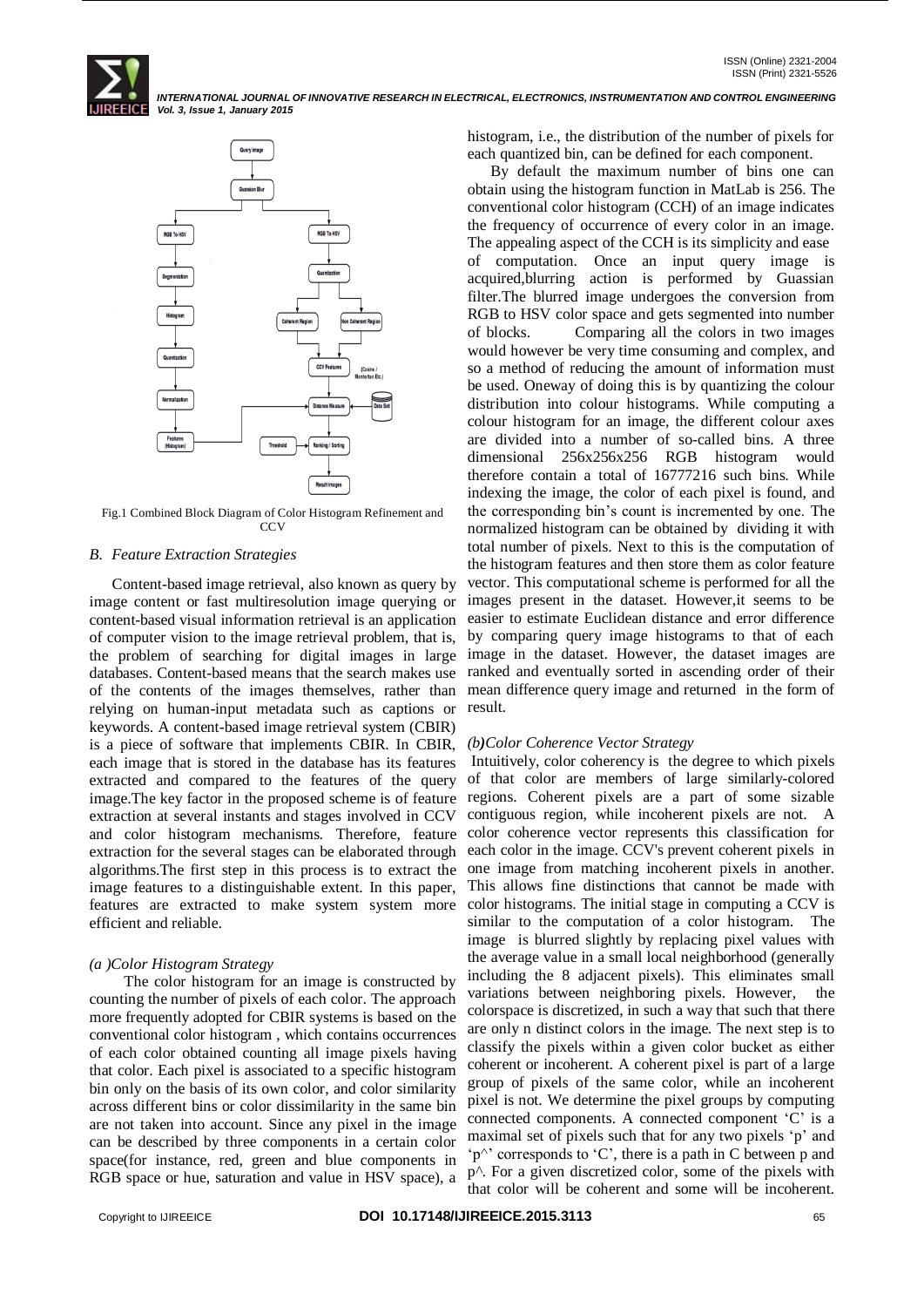

*INTERNATIONAL JOURNAL OF INNOVATIVE RESEARCH IN ELECTRICAL, ELECTRONICS, INSTRUMENTATION AND CONTROL ENGINEERING Vol. 3, Issue 1, January 2015*

discretized color αj and the number of incoherent pixels βj . Clearly, the total number of pixels with that color is  $\alpha j$  $+\beta$ j, and so a color histogram would summarize an image as  $\langle \alpha 1 + \beta 1, \ldots \rangle$  an +\_ $\beta n$ >. Instead, for each color we compute the pair (αj; βj)which we will call the *coherence*  image consists of  $\langle \alpha 1; \beta 1 \rangle$  ,......,( $\alpha n; \beta n$ )>. This is a of the query image. vector of coherence pairs, one for each discretized color. Determination of 'tau's value. 'Tau' is a user-specified between two feature vectors. value which is normally it's about 1% of image's size.With this value of "tau" an average image in our and can be matched accordingly. database consists of approximately 75% coherent pixels.

## *C*.*Similarity Matching*

The second step involves matching these features to yield a result that is visually similar. Basic idea behind CBIR is that, when building an image database, feature vectors from images are to be extracted and then store the vectors in another database for future use. When given a query image its feature vectors are computed. If the distance between feature vectors of the query image and image in the database is small enough, the corresponding image in

the database is to be considered as a match to the query. The search is usually based on similarity rather than on exact match and the retrieval results are then ranked accordingly to a similarity indexSimilarity measurement and matching occupies a crucial role in CBIR algorithms. These algorithms search image database to find images similar to a given query so that they should be able to evaluate the amount of similarities between the images. To measure the similarity, the direct Euclidean distance between the image in the database and the query image is given by,

$$
E.D. = \sum (Vpi-Vqi)(Vpi-Vqi)
$$
 (i)

where, Vpi and Vqi are the feature vectors of image and query image with respect to size'n'.It operates by considering each vector as a point in an "n" dimensional vector space and assist in calculation of physical distance to retrieve only the models that are relevant. It can be between two vector points of the images.

## *Matching function*

In CCV, we compute two values (C and N) for each color;where "C" is the number of coherent pixels and "N" is the number of incoherent pixels.It is clear that the summation of all color's  $C$  and  $N =$  number of pixels. Suppose that we have to compare 2 images a, b. Therefore, matching function can be elaborated as,

$$
D(a, b) = \sum_{i=0}^{n} (|a_{Ci} - b_{Ni}|) + (|a_{Ni} - b_{Ni}|)
$$
 (ii)

"C" represents number of coherent pixels in color "i" and 'N'<sub>i</sub> represents number of incoherent pixels in color 'i'.

 This algorithm implies the strategy of matching on color by color basis. Inceptionally, the number of colors in query image and database image are estimated by analyzing histogram .However, if the amount of specific color in both the images are comparable, then the images gets easily matched. Retrieval result is not based on a display of a single image but the combination of multiple

Consider the number of coherent pixels of the j'th similarly colored images since content based image retrieval is not based on the exact matching. Suppose that "q" is the query image while q" is the database image, then similarity measure can be evaluated by following steps:

> Step1:.Determine color histogram vectors and CCV vectors of the database images.

*pair* for the j'th color. The *color coherence vector* for the Step2:Compute color histogram vectors and CCV vectors

Step3:Calculate Euclidean/Error difference distance

Step4:If d≤threshold, then images gets sorted or ranked

## *D. Generation of Image Database*

This system comprises the database of about several images including different categories with the assortments of several images. All the images are stored in jpg format of different dimension sizes. The image data used in the experiment were taken from wang and corel databases to some extent. However, the modules and tools of the system can be incremented as per the required level.However in order to reduce the computation time of the whole process,image sizes can also be reduced to 8×8 pixels.

## **IV.EXPERIMENTAL ANALYSIS AND RESULTS**

Generally, there are two parameters namely precision and recall which helps to evaluate the performance of image retrieval system. For a query q, the data set of images in the database that are relevant to the query q is denoted as  $R(q)$ , and the retrieval result of the query q is denoted as  $Q(q)$ . It has been reported that the histogram exhibits the best performance through the estimation of following parameters.

(a)Precision: The precision of the retrieval is defined as the fraction of the retrieved images that are indeed relevant for the query. It measures the ability of the system defined as,

$$
Precision = \frac{Number of relevant images retrievedTotal number of images retrieved
$$
 (iii)

(b) Recall: The recall can be defined as the fraction of relevant images that is returned by the query.It measures the ability of the system to retrieve all the models that are relevant.

$$
Recall = \frac{Number of relevant images retrievedTotal number of relevant images} (iv)
$$

(c) Accuracy: An accuracy of the system can be defined as the half the fraction sum of precision and recall values, which can be expressed as,

 **Accuracy= (Precision + Recall) /2 (v)** (d) Match Percentile: The match percentile MP of a given image is expressed as:

$$
MP = (N - R) / (N - 1)
$$
 (vi)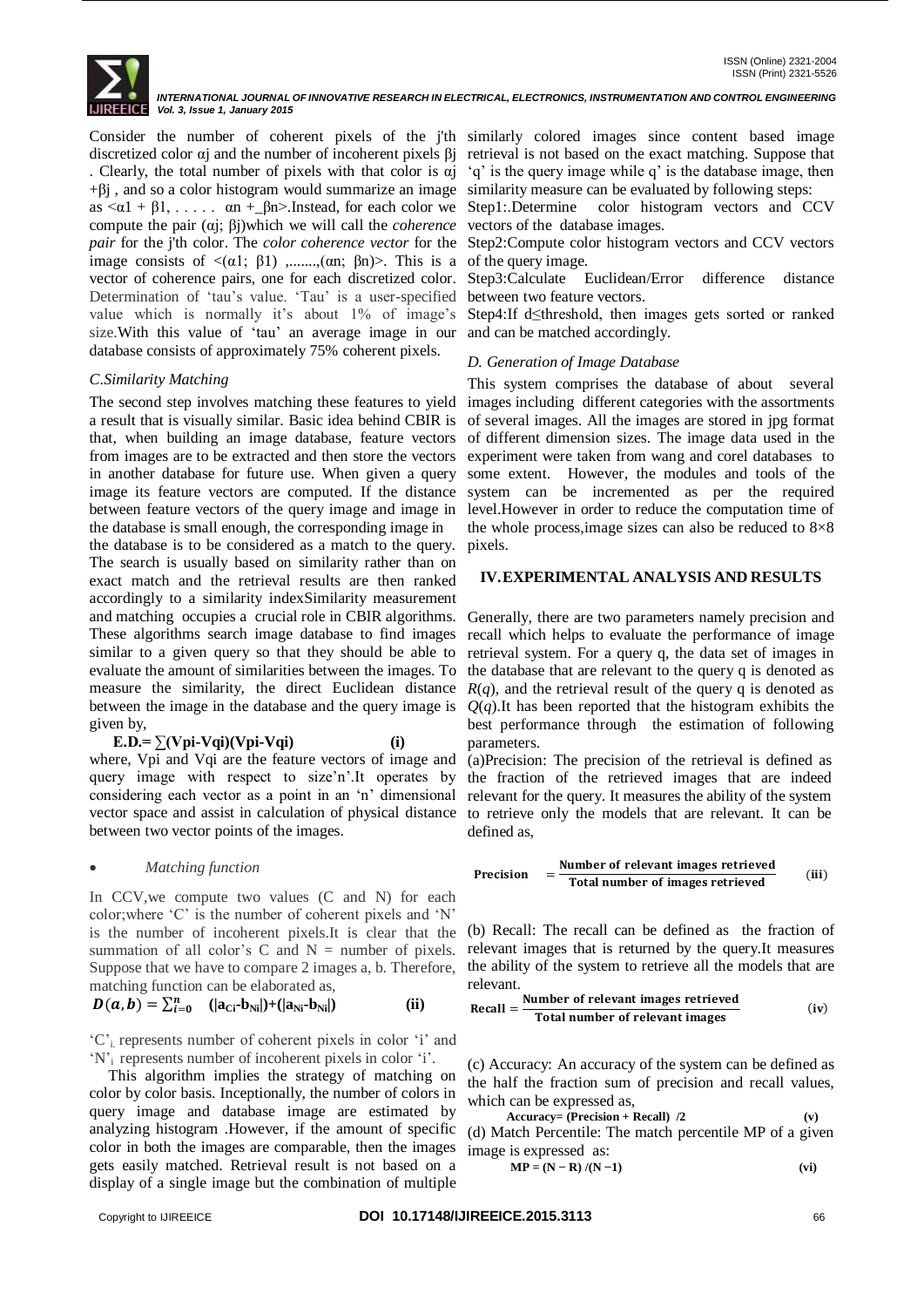ISSN (Print) 2321-5526 *INTERNATIONAL JOURNAL OF INNOVATIVE RESEARCH IN ELECTRICAL, ELECTRONICS, INSTRUMENTATION AND CONTROL ENGINEERING Vol. 3, Issue 1, January 2015*

where N is the number of images in the database and R is the rank of the returned image. All these parameters are calculated for each image and the results are averaged.Our system has been implemented to execute on the platform of MATLAB R2010 "a" version along with the procession of several modules related to digital image processing. It utilizes several tools of MATLAB concerned with the image acquisition, preprocessing, segmentation, quantization, segmentation, thresholding and so on. This system utilizes the database of



Fig.2. A sample of Query image and the retrieved similar images by proposed method

 Table1 indicates an ideology of computed precise experimental results of color histogram refinement mechanism. The tabulated values are averaged for each and every present in the category of query images so as to estimate precision and recall values. Precision and recall measures the accuracy confined match percentile of image retrieval efficiency of the overall system.

**Table 1. Retrieval Results of CHR Mechanism**

| <b>Query</b><br>Image  | <b>Color Histogram Refinement Technique</b><br>(CHR) |                                            |                                       |                                           |  |
|------------------------|------------------------------------------------------|--------------------------------------------|---------------------------------------|-------------------------------------------|--|
| <b>Categories</b>      | <b>Precision</b><br>Rate<br>$\lceil\% \rceil$        | <b>Recall</b><br>Rate<br>$\lceil\% \rceil$ | Accuracy<br>Rate<br>$\lceil\% \rceil$ | Match<br>Percentile<br>$\lceil \% \rceil$ |  |
| <b>British</b><br>Army | 83.2                                                 | 72.2                                       | 77.7                                  | 71.8                                      |  |
| <b>Mountain</b>        | 94.3                                                 | 60.4                                       | 77.3                                  | 68.6                                      |  |
| <b>Bear</b>            | 91.5                                                 | 80.1                                       | 85.9                                  | 80.2                                      |  |
| Deer                   | 58.5                                                 | 55.6                                       | 56.5                                  | 52.4                                      |  |
| Eagle                  | 54.2                                                 | 51.3                                       | 52.5                                  | 49.2                                      |  |
| <b>Firework</b>        | 65.8                                                 | 55.2                                       | 60.4                                  | 57.1                                      |  |
| AVG                    | 74.5                                                 | 62.4                                       | 68.3                                  | 63.2                                      |  |

**Table 2.Retrieval Results of CCV Mechanism**

| <b>Ouery</b>           | <b>Color Coherence Vector Technique (CCV)</b> |                    |                   |              |  |
|------------------------|-----------------------------------------------|--------------------|-------------------|--------------|--|
| Image                  | <b>Precision</b>                              | <b>Recall</b>      | Accuracy          | <b>Match</b> |  |
| <b>Categories</b>      | Rate                                          | Rate               | Rate              | Percentile   |  |
|                        | $\lceil\% \rceil$                             | $\lceil \% \rceil$ | $\lceil\% \rceil$ | [%]          |  |
| <b>British</b><br>Army | 98.5                                          | 93.7               | 96.1              | 92.9         |  |
| Mountain               | 99.9                                          | 85.9               | 92.9              | 89.8         |  |
| <b>Bear</b>            | 96.8                                          | 83.5               | 90.1              | 83.6         |  |
| Deer                   | 60.4                                          | 80.6               | 70.5              | 75.4         |  |
| Eagle                  | 95.3                                          | 40.8               | 68.0              | 72.5         |  |
| <b>Firework</b>        | 97.6                                          | 86.9               | 92.2              | 78.9         |  |
| <b>AVG</b>             | 91.4                                          | 78.5               | 84.9              | 81.6         |  |

 Table 2 exhibits the image retrieval estimated results obtained by the confined CCV method.However,the retrieval efficiency can also indexed in terms of several parameters as displayed in Fig.3. Both the methods yields optimum lucid and accurate results since both utilizes the color feature for image retrieval purpose but CCV offers maximum proficiency on comparison basis.



Figure 3. Comparative Color Histogram Refinement and Color Coherent Vector methods of the Proposed FMIQ for various retrieval efficiency measurement parameters

## **V.CONCLUSION**

With the advent of several search engines, image searching has almost become an easier task. But, the existing search engines utilizes textbased image indexing and retrieval mechanisms which are not sufficient to the upheaval requirement. Therefore, fast multiresolution image querying provides an extravagant impact to complement existing mechanisms so as to allow the system to retrieve more similar images from the source images and hence provide effectively precise results. The major objective of this paper signifies the strategy of improvement in the accuracy and speed of image retrieval in order to handle predicaments of large image databases while optimizing several applications with more efficiency.